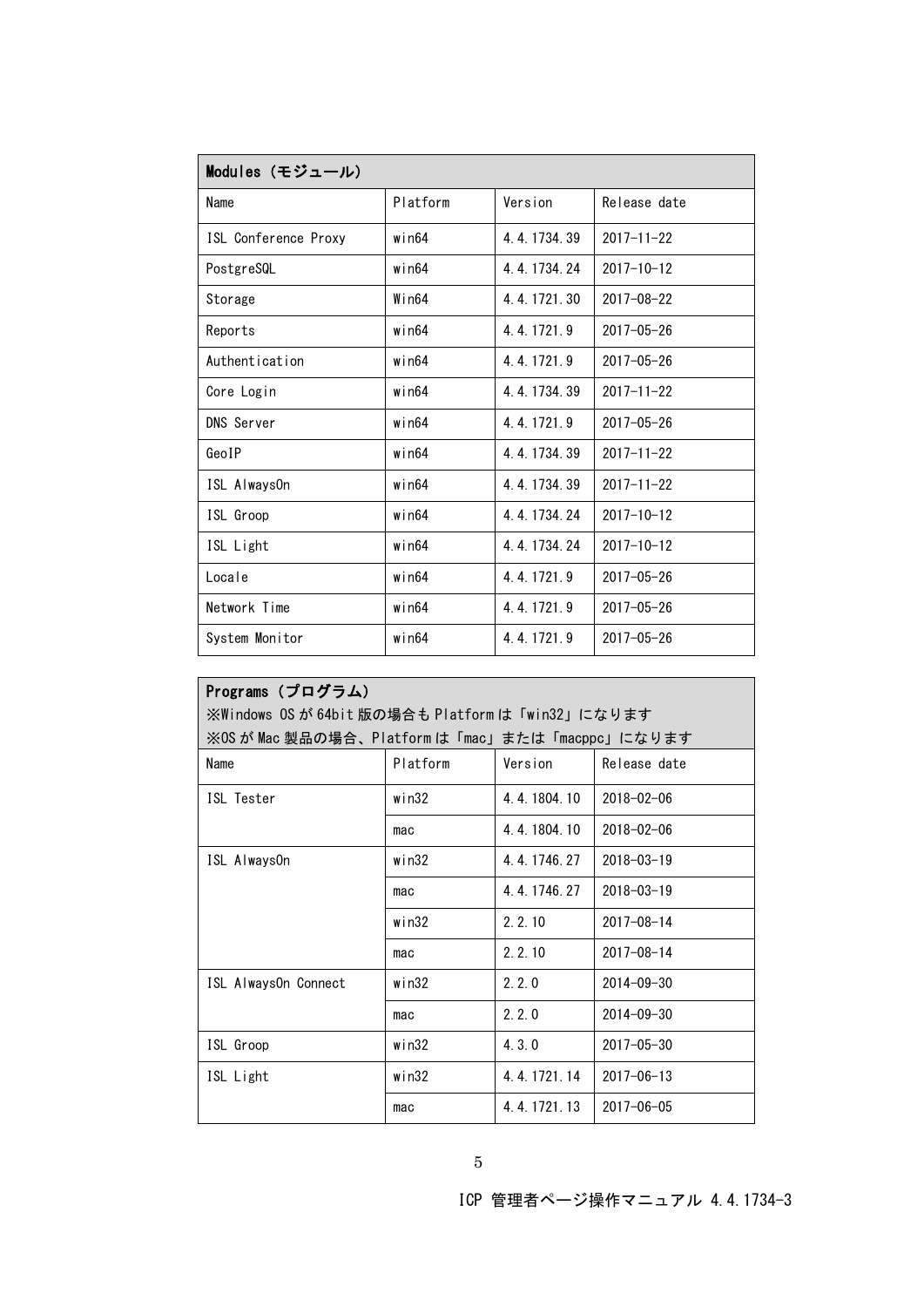| ISL Light Client  | win32       | 4.4.1737.24 | $2018 - 04 - 05$ |
|-------------------|-------------|-------------|------------------|
|                   | mac         | 4.4.1721.10 | $2017 - 06 - 01$ |
| ISL Light Desk    | win32       | 4.4.1737.24 | $2018 - 04 - 05$ |
|                   | mac         | 3.3.5       | $2014 - 07 - 23$ |
| ISL Network Start | $w$ in $32$ | 4.4.1806.11 | $2018 - 03 - 02$ |
|                   | mac         | 4.4.1806.11 | $2018 - 03 - 02$ |
| ISL Player        | win32       | 4.4.1728.7  | $2017 - 08 - 11$ |
|                   | mac         | 4.4.1728.7  | $2017 - 08 - 11$ |
| ISL WebStart      | win32       | 1.0.2       | $2012 - 11 - 06$ |

| Plugins (プラグイン)<br>※Windows OS が 64bit 版の場合も Platformは「win32」になります<br>※OS が Mac 製品の場合、Platform は「mac」または「macppc」になります |                  |             |                  |
|-----------------------------------------------------------------------------------------------------------------------|------------------|-------------|------------------|
| Name                                                                                                                  | Platform(Flavor) | Version     | Release date     |
| Audio                                                                                                                 | win32            | 1, 2, 3     | $2010 - 03 - 02$ |
|                                                                                                                       | $Win32$ (NT)     | 1, 3, 0     | $2011 - 02 - 03$ |
| Desktop Control                                                                                                       | win32            | 1.2.9       | $2010 - 04 - 12$ |
|                                                                                                                       | macppc           | 1, 3, 0     | $2011 - 06 - 24$ |
|                                                                                                                       | mac              | 1, 3, 3     | $2013 - 08 - 23$ |
|                                                                                                                       | $Win32$ (NT)     | 4.4.1737.23 | $2018 - 03 - 06$ |
| File Transfer                                                                                                         | $W$ in32         | 1.4.1       | $2013 - 09 - 26$ |
|                                                                                                                       | macppc           | 1, 3, 0     | $2011 - 06 - 24$ |
|                                                                                                                       | mac              | 1, 3, 2     | $2012 - 10 - 04$ |
| Remote Printing                                                                                                       | $win32$ (NT)     | 1.4.1       | $2016 - 05 - 18$ |
| Recording                                                                                                             | win32            | 1.4.0       | $2012 - 11 - 06$ |
| Video                                                                                                                 | win32            | 4.1.2       | $2017 - 01 - 12$ |
| Windows 95 pack                                                                                                       | win32            | 1, 2, 0     | $2008 - 11 - 24$ |

| Actions (常駐接続のアクション実行に必要なプログラム) |          |         |                  |
|---------------------------------|----------|---------|------------------|
| Name                            | Platform | Version | Release date     |
| execute                         | win32    | 1, 0, 0 | $2014 - 10 - 23$ |
| password                        | win32    | 1.0.0   | $2011 - 11 - 10$ |

ICP 管理者ページ操作マニュアル 4.4.1734-3